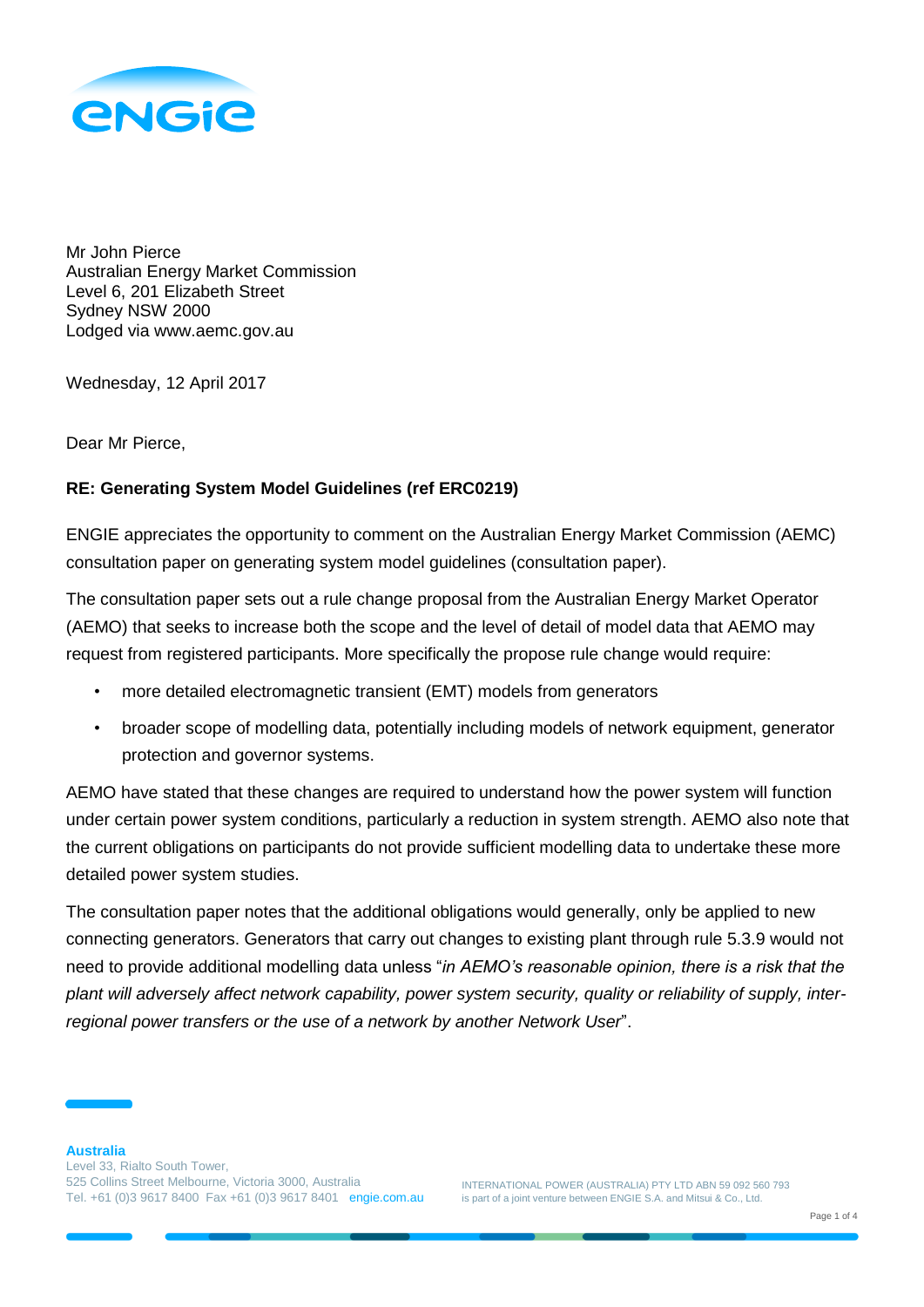

ENGIE appreciates and supports the requirement for AEMO and the network service providers (NSPs) to have access to sufficient modelling data to ensure the ongoing secure operation of the power system. As the industry transitions from synchronous generating equipment to new forms of non-synchronous generating plant, it is also clear that the nature of the modelling task is changing, along with the type of data needed.

Whilst ENGIE supports the need to maintain adequate power system models, the rule change if approved would leave a large amount of discretionary power with AEMO in deciding on what modelling data must be provided from individual generators. Given AEMO's responsibilities for maintaining power system security, it is likely that in deploying such discretionary powers AEMO would err on the side of caution, leading to potentially onerous demands on generators for detailed and extensive modelling data. ENGIE is therefore not convinced that this approach will result in the need for effective modelling data being appropriately balanced against the cost of compliance.

ENGIE would prefer that the rules mandate the minimum level of modelling data that all participants must provide in all cases, which is essentially what the current rules achieve. Where AEMO believe that they require additional modelling data above and beyond the mandated minimum, there needs to be a clear process to ensure that the proposed benefits are weighed up against the compliance costs and that the proponent has timely advice of its obligations.

Schedule 5.2 of the rules for the conditions for connection of generators establish a negotiation framework between a minimum access standard to an automatic access standard. This framework could be extended to establish the minimum and maximum levels of modelling data that AEMO would require. This would still leave AEMO with some discretion, but at least there would be boundaries placed on the level of discretion, and would allow negotiation to take place as part of the generators application to AEMO for registration as a generator in the NEM.

ENGIE is also concerned that placing a rule obligation on generator participants to provide detailed modelling information could lead to a duplication of costs and subsequent barriers to entry. For example, suppose that participant X is proposing to connect a new generator purchased from manufacturer M, and AEMO requires detailed modelling data. Participant X would then need to purchase the detailed model from manufacturer M, and then provide this to AEMO. Suppose that a second participant Y then also proposes a new generator from the same manufacturer M and AEMO again requires detailed modelling data. Participant Y would need to purchase the same modelling data from manufacturer M, but this would be potentially a duplication of the data and cost incurred by participant X.

ENGIE understands that the above example is overly simplistic and that in reality, every new generator installation will be unique to some extent. Nevertheless, there are likely to be some categories of modelling data that are common to a number of generators, and it would therefore be desirable if an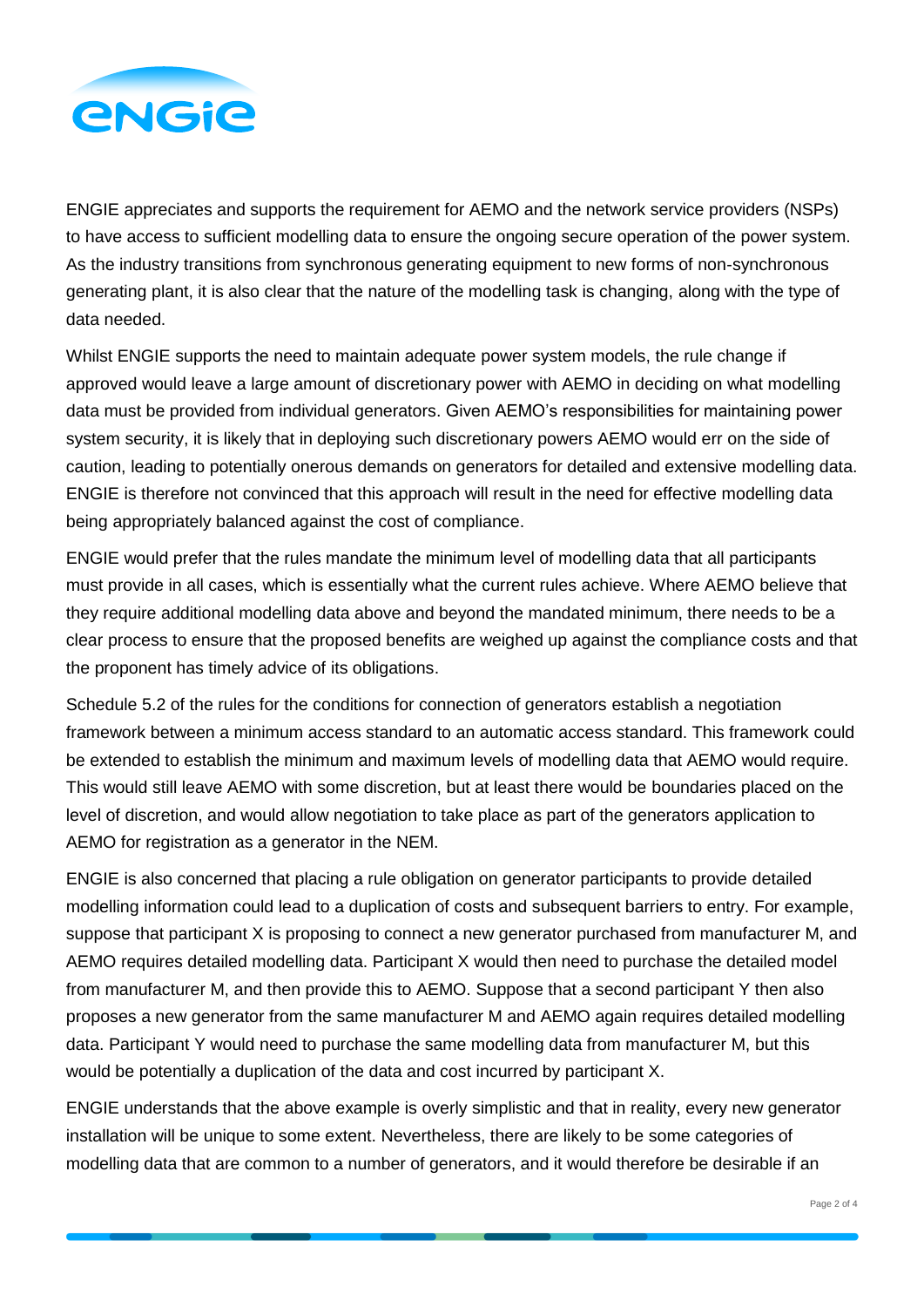

approach could be found that allowed AEMO to obtain this 'generic' data from the manufacturers, therefore avoiding the need for proponents to seek the same data multiple times.

ENGIE is very concerned at the level of discretion being proposed for AEMO in relation to existing generators that choose to carry out plant modifications under current rule 5.3.9. The rule change proposal is that the new modelling requirements would not apply to such cases unless "*in AEMO's reasonable opinion, there is a risk that the plant will adversely affect network capability, power system security, quality or reliability of supply, inter-regional power transfers or the use of a network by another Network User*".

ENGIE is concerned that the proposed limitations on AEMOs application of this discretionary power are broad, and that potentially AEMO may be able to seek the additional data for almost every plant modification. This could lead to the unintended consequence of 'barriers to improvement', where participants avoid making upgrades and improvements to existing plant for fear that they may not be able to economically meet more onerous data obligations.

A further matter that needs to be considered with regard to plant modifications is the requirements for electrical testing, which is currently required to confirm that the modified plant characteristics match with the modelling data (known as R2 testing).

Currently, when a generating unit is modified under rule clause 5.3.9 the participant is required to provide AEMO with the updated generator model, and then carry out electrical testing to confirm that the measured performance is consistent with the model. These tests are typically quite complex and can take several days to complete, which has significant commercial implications for the participant. The rule change proposal to require increased scope and detail of modelling data raises a question as to what additional verification testing (if any) would be expected, and how the costs for these tests will be considered.

ENGIE suggests that a process should be established in the rules to consider the costs and benefits of additional testing. ENGIE does not support leaving this decision to AEMO's discretion since as noted earlier, AEMO are likely to place greater emphasis on their requirements than the cost and commercial impact on a participant.